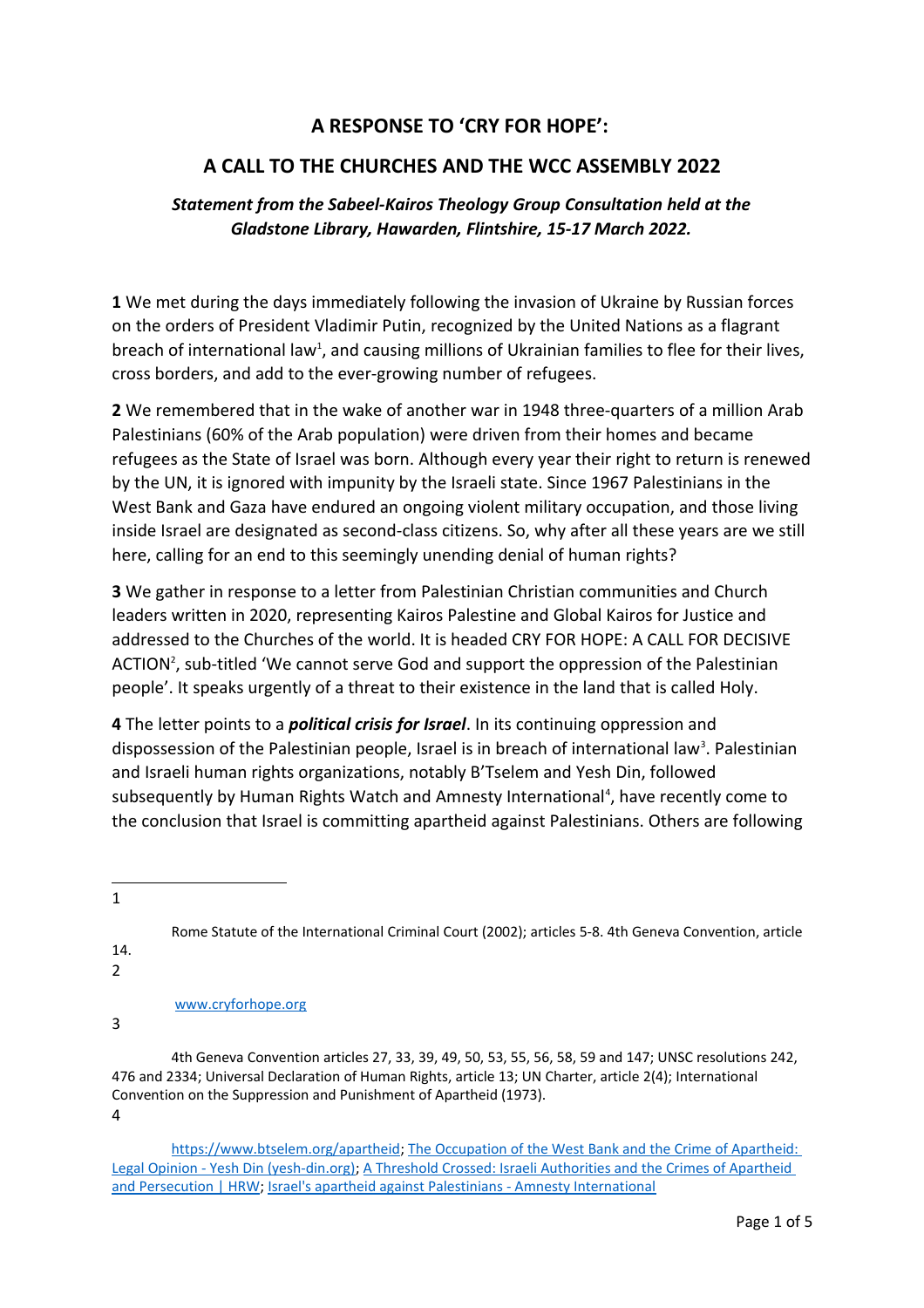suit<sup>[5](#page-1-0)</sup>. According to the Rome Statute, apartheid is a crime under international law  $-$  a crime against humanity<sup>[6](#page-1-1)</sup>.

**5** As long ago as 1976 Israeli prime minister Yitzhak Rabin warned that continued settlement expansion in the West Bank was like a cancer that, if not stopped, would doom Israel to become an apartheid state<sup>[7](#page-1-2)</sup>. That birth of one sovereign Israel apartheid regime is now a de facto reality. The supposedly temporary occupation of Palestine is seen by today's Israeli leaders to be intentionally permanent. A vastly expanded and illegal 'Land of Israel' State is emerging from the Mediterranean Sea to the Jordan River.

**6** Within that territory not one Palestinian is entitled to vote as a national of a recognized national state. All Palestinians in Israel are non-nationals, according to the 2018 Israeli Nation State Law, and therefore second-class citizens of a racist regime<sup>[8](#page-1-3)</sup>. Palestinians in East Jerusalem are given permanent residency (which can be revoked) and are denied a national vote despite being in 'annexed territory'. All Palestinians in the illegally occupied West Bank and blockaded Gaza are denied, by Israel and its allies, self-determination within an internationally recognized state of their own.

**7** South Africa's apartheid was a nationalist and racist ideology that pursued the total dispossession and domination of one ethnic group of people by another and was implemented by means of overt and institutional violence. This White dispossession of the land, nationality, human rights and freedoms of Black people, together with the state's violation of international law, intentionally sought to ensure that there were no Black South African nationals. The Israeli regime's replication of many of the same violent and dispossessing policies towards the Palestinian people, and its similar pattern of violating international law, has earned this same apartheid designation.

**8** The Cry also points to a *major crisis for the Christian Church worldwide*. In Nazi Germany and apartheid South Africa, Christians were challenged to confess the faithlessness of many Churches to declare a 'status confessionis', whereby one favoured ethnic group was dominant and acted to the detriment and suffering of the other ethnic group. Palestinian

<span id="page-1-0"></span>5

<span id="page-1-1"></span>6

Rome Statute, article 7(1), defines the crime of apartheid.

<span id="page-1-2"></span>7

Recording preserved by Dan Patir, Rabin's press secretary, 1976.

<span id="page-1-3"></span>8

Report of the Special Rapporteur on the situation of Human Rights in the Palestinian territories occupied since 1967: [A\\_HRC\\_49\\_87\\_AdvanceUneditedVersion.docx \(live.com\).](https://view.officeapps.live.com/op/view.aspx?src=https%3A%2F%2Fwww.ohchr.org%2Fsites%2Fdefault%2Ffiles%2F2022-03%2FA_HRC_49_87_AdvanceUneditedVersion.docx&wdOrigin=BROWSELINK) Harvard Law School and Addameer Joint Submission to the United Nations Independent International Commission of Inquiry on the Occupied Territory, including East Jerusalem, and Israel: [http://hrp.law.harvard.edu/wp](http://hrp.law.harvard.edu/wp-content/uploads/2022/03/IHRC-Addameer-Submission-to-HRC-COI-Apartheid-in-WB.pdf)[content/uploads/2022/03/IHRC-Addameer-Submission-to-HRC-COI-Apartheid-in-WB.pdf](http://hrp.law.harvard.edu/wp-content/uploads/2022/03/IHRC-Addameer-Submission-to-HRC-COI-Apartheid-in-WB.pdf)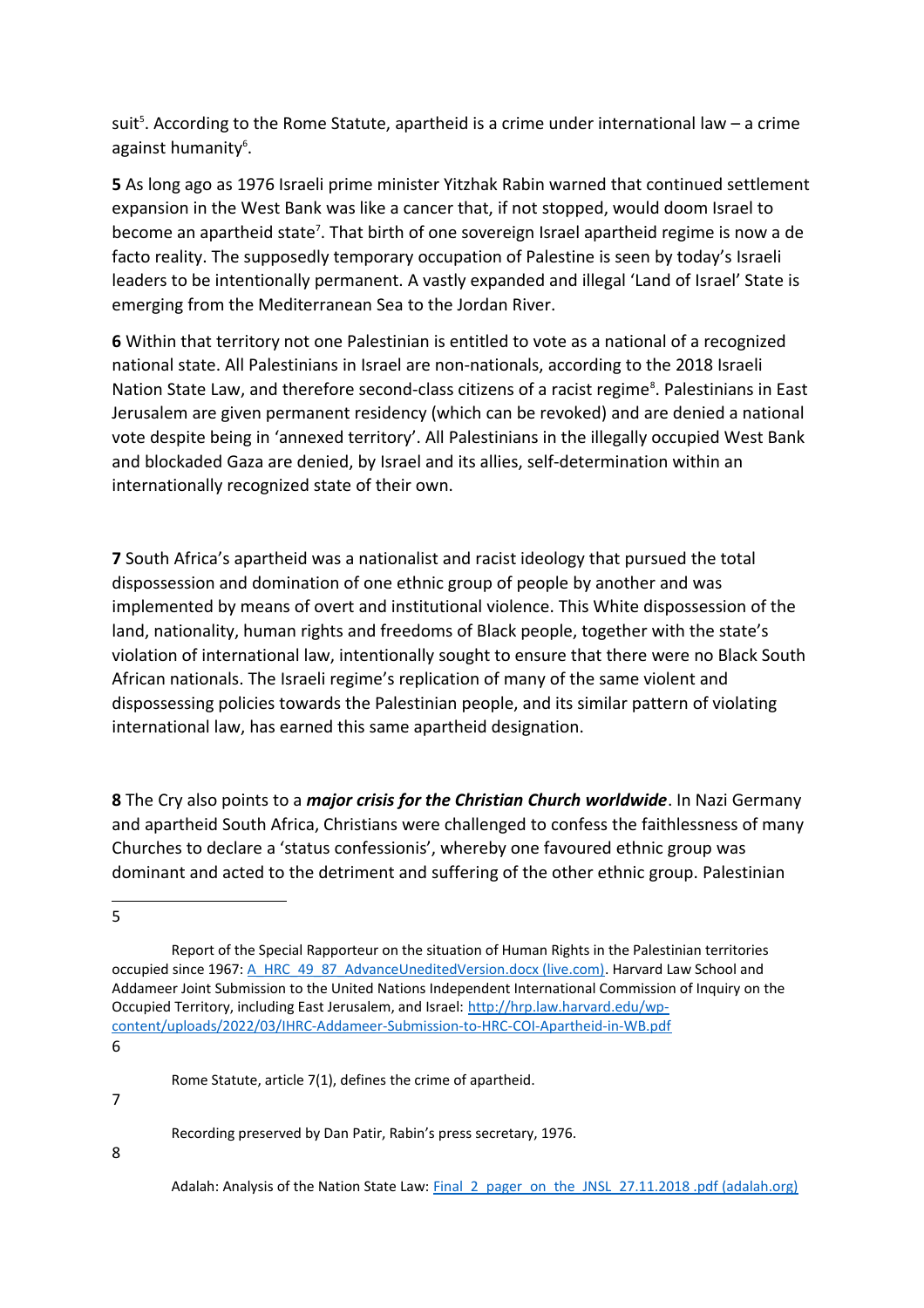Christians similarly see their situation as a crisis of faith whereby Christ's Gospel of ethnic inclusivity and equality is reduced to one of a God who has favourites; the very being of the Church, the integrity of the Christian faith and the credibility of the Gospel is at stake. Those who claim to follow the teachings of Jesus of Nazareth now need to declare that total opposition to apartheid is mandatory. Apartheid is a sin.

**9** A powerful voice, exemplified by the late Archbishop Desmond Tutu and confirming of Israel's apartheid status, emanates from South African and Namibian survivors of apartheid. They see the fires of their own apartheid struggle burning as fiercely in today's Palestine and declare that to be a follower of the Way of Jesus is to reject apartheid. There is no middle ground. It is either/or. In regard to Israel-Palestine this places the Church in a *status confessionis* that concerns the very soul of the Church.

**10** Churches are largely silent not only with regard to the disappearance of Palestine but also with the heresy of Christian Zionism which encourages this development. Christian Zionism offers unqualified support to the Israeli regime and is not only heretical but antisemitic. It teaches the end of Judaism, with all Jews being either annihilated or converted to Christianity. Cry for Hope declares: *'We assert that the Christian support for Zionism as a theology and an ideology which legitimizes the right of one people to deny the human rights of another is incompatible with the Christian faith and a grave misuse of the Bible'.*

**11** As a group of ecumenical Christians from different parts of Britain and Ireland, meeting under the aegis of Sabeel-Kairos, we acknowledge Britain's particular historical role and responsibility in failing to recognize the state of Palestine. The extent of Palestinian suffering is now 'beyond urgent' and demands decisive action. This is not in any sense a 'conflict' between two balanced, competing sides, but is an asymmetrical situation in which the Palestinians are the oppressed. We are called to stand in solidarity with all those, including Jewish voices, who seek justice for all. We therefore issue this urgent call to all Churches throughout Britain and Ireland, at local, regional and national levels, and the World Council of Churches Assembly, to respond in the following ways:

i) Increase *AWARENESS* of the existential threat facing the Palestinian people at the present time. If there is no excuse for silence, there is even less for ignorance. We call on church leaders as a matter of urgency to use worship and appropriate programmes and projects to educate their congregations in the facts of the present crisis.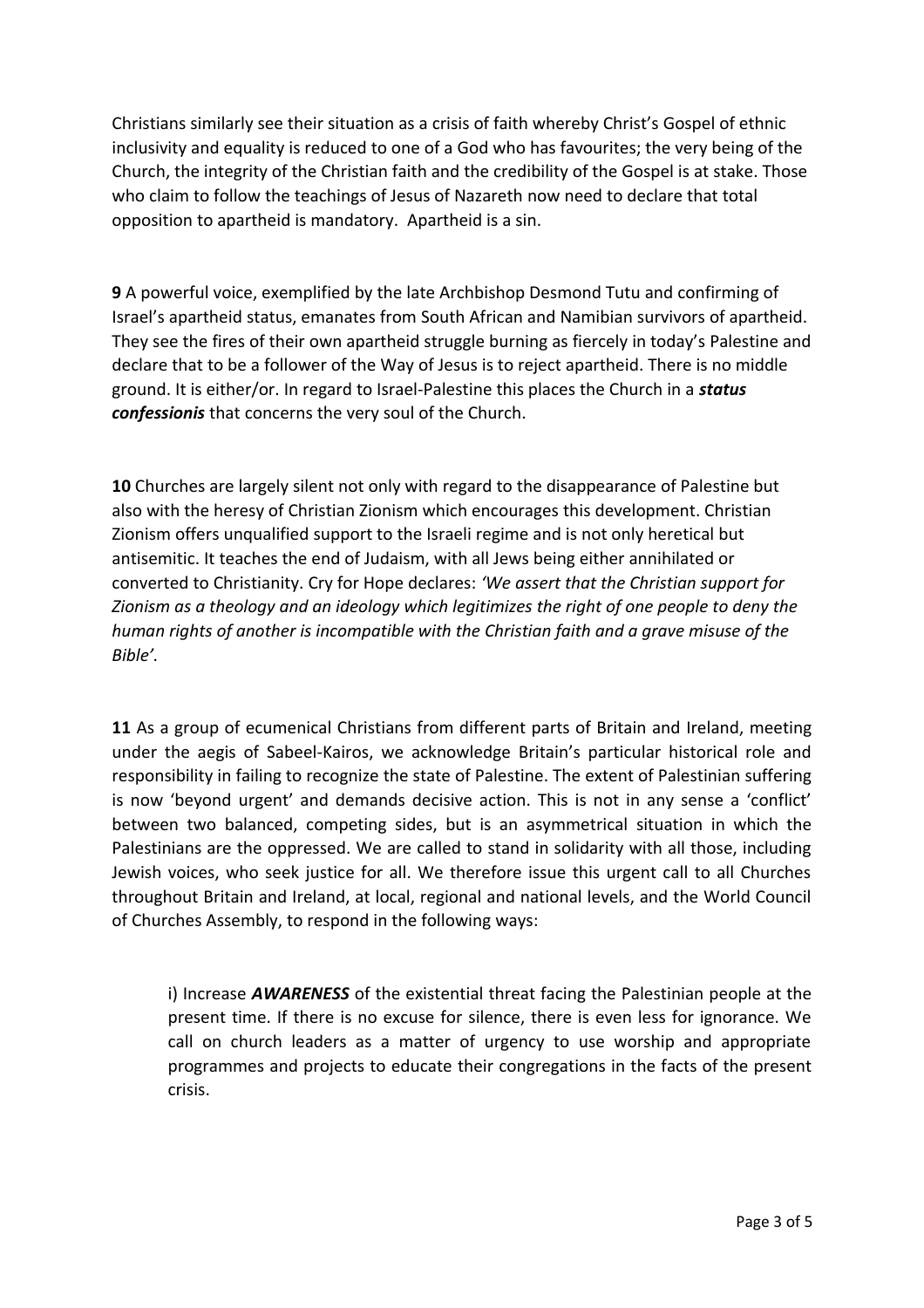ii) Recognize the *TRUTH THAT ISRAEL IS AN APARTHEID STATE and the grave reality of facts on the ground which demonstrate this truth.* Can we continue to support by our words, actions – or silence – national policies which practise apartheid in its dealings with the Palestinian people? These include the violent dispossession of land for illegal Jewish settlements in the occupied territories, the destruction of thousands of homes, the displacement of families and communities, the denial of nationality and identity, the violation of human rights and a matrix which controls by walls, barriers and check points every aspect of the daily life of Palestinians; a situation not only illegal but criminal under international law – which has continued for 55 years and worsens constantly.

iii) Understand that *WE CANNOT SERVE GOD WITH INTEGRITY WHILE COLLUDING* **IN THE OPPRESSION OF THE PALESTINIAN PEOPLE.** The implications for Churches and Christian communities are extremely serious. Ignorance and indifference make us complicit. They go to the very core of our faith. We cannot be followers of Jesus and support by our words, actions or silence the apartheid policies and practices of the Israeli State. This, in effect, puts us in a *'Confessional crisis'.*

iv) Take *DECISIVE ACTION* **in collaboration, wherever possible, with other Churches and Faith Communities** by joining the Palestinians in their creative non-violent resistance. Cry for Hope supports the 2005 Palestinian call for Boycott, Divestment and Sanctions (BDS) until the occupation ends. This provides a framework for economic, cultural, and academic measures, and direct political advocacy, as nonviolent means to end the occupation and oppression:

**a) Boycott** all goods on sale in supermarkets and shops which support the state of Israel in its continuing occupation and theft of land belonging to Palestinian families.

**b) Divest** from all companies involved in profiting from the occupation; engage vigorously with banks which lend to companies profiting from the occupation, calling for the end of such lending; and if these banks lend to the state of Israel, to end such loans immediately. We urge support for the Sabeel-Kairos campaign 'Investing for Peace'<sup>[9](#page-3-0)</sup> and recommend the report 'Don't Buy into occupation'<sup>[10](#page-3-1)</sup>.

**c) Apply Sanctions.** We call on our Churches and individuals to lobby elected representatives, calling on the government to end all trade in either direction, involving arms and military equipment until Israel complies with international law. Palestinians compare the speed with which sanctions have been imposed on Russia

<span id="page-3-0"></span>9

<span id="page-3-1"></span><https://www.sabeel-kairos.org.uk/category/taking-action/investing-for-peace/>